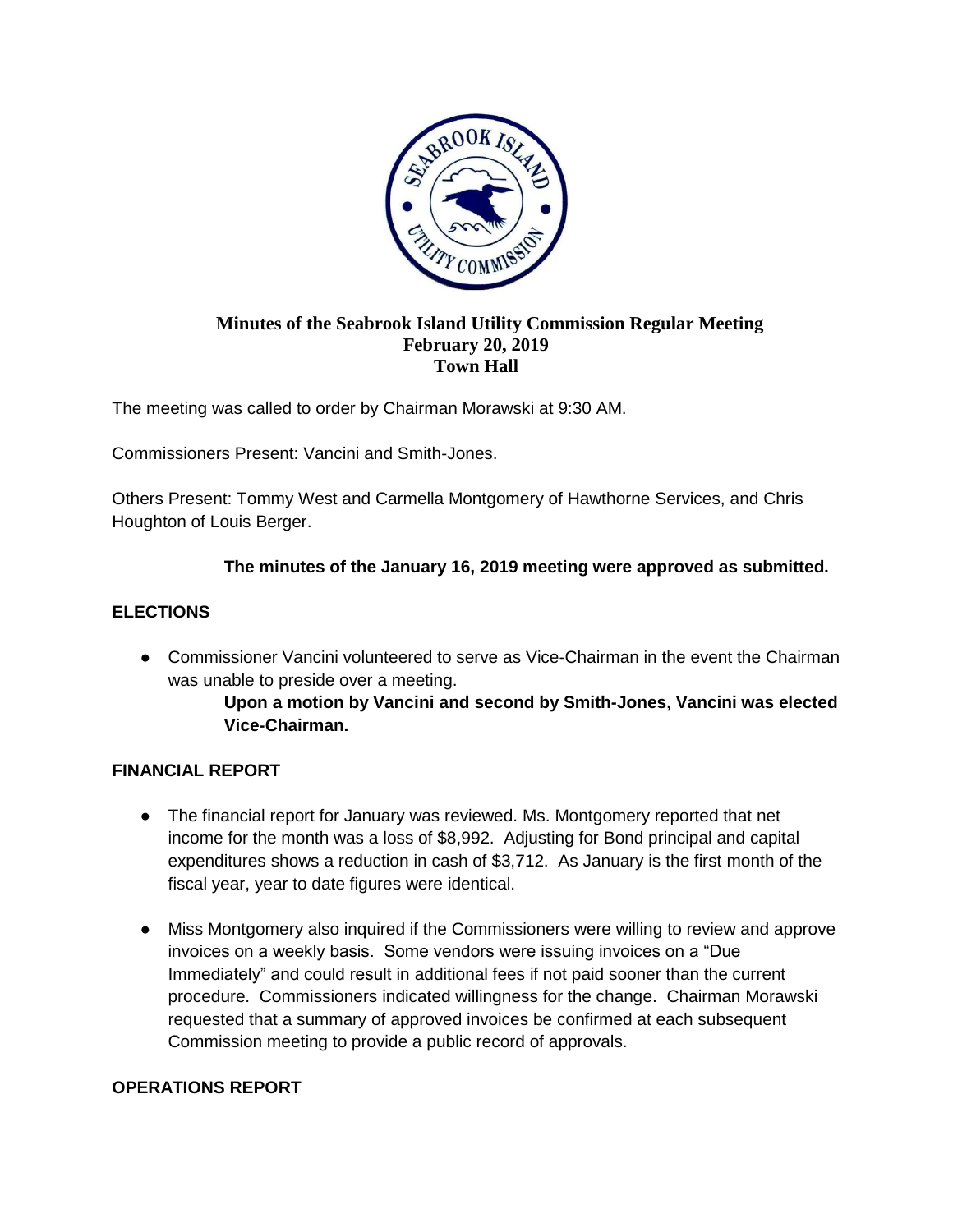- Mr. West reported that January wastewater plant performance was in compliance with all permit parameters. Wastewater flows for the month averaged 379,000 gallons per day, and the average for the past 12 months of 419,000 gallons per day. He further reported that SIUC delivered 13,177,770 gallons of water for the month compared to 19,789,000 gallons last year, likely reflecting the increased rainfall this year. This accounted for 87.80% of the water received from St. John's for the month compared to 98.61% last year. He explained the difference was due to timing of meter reads. Mr. West also reviewed the more significant work orders completed during the month.
- Mr. West informed the Commission that DEHC had done an inspection of the wastewater operation with no issues found.
- Finally, Mr. West indicated that they would be taking the ground storage tanks out of service for cleaning.

# **OLD BUSINESS**

● Mr. West reviewed the W. K. Dixon proposal for an engineering study of SIUC ability to handle the increase flows from developing property in SIUC's service area. Commissioner Smith-Jones expressed concern for the 3 page limit on the final report. Mr. West indicated he had discussed that matter with Dixon, and they were willing to increase the report to 9 pages. Commissioner Vancini inquired where the money for the study would come from. Mr. West indicated that there was sufficient money in the capital budget due to the lower cost of work on the ground storage tank.

# **Upon a motion by Vancini, second by Smith-Jones, the Contract was approved at a cost of \$30,800.**

- Chris Houghton updated the Commission regarding Louis Berger's proposal to The Beach Company (developers of Kiawah River) to provide Wastewater Treatment management. There hasn't been any further discussion between Louis Berger and The Beach Company, and it's expected the entire matter may terminate by the next Commission meeting. He did indicate that an amendment to the SIUC Agreement would be needed if Louis Berger and The Beach Company were to proceed with an agreement that involved any SIUC workers and/or equipment.
- Mr. West submitted the current pricing for workers and equipment approved within the past few years. Because the current use is for SIUC customers, the Town, POA, and Club, the current prices were left unchanged.
- Chairman Morawski indicated that because there hadn't been any meeting with the Town's attorney there would be no action on fire protection fees.
- Ms Montgomery indicated that the Harris Billing System was working on including messages on the MyHub website.